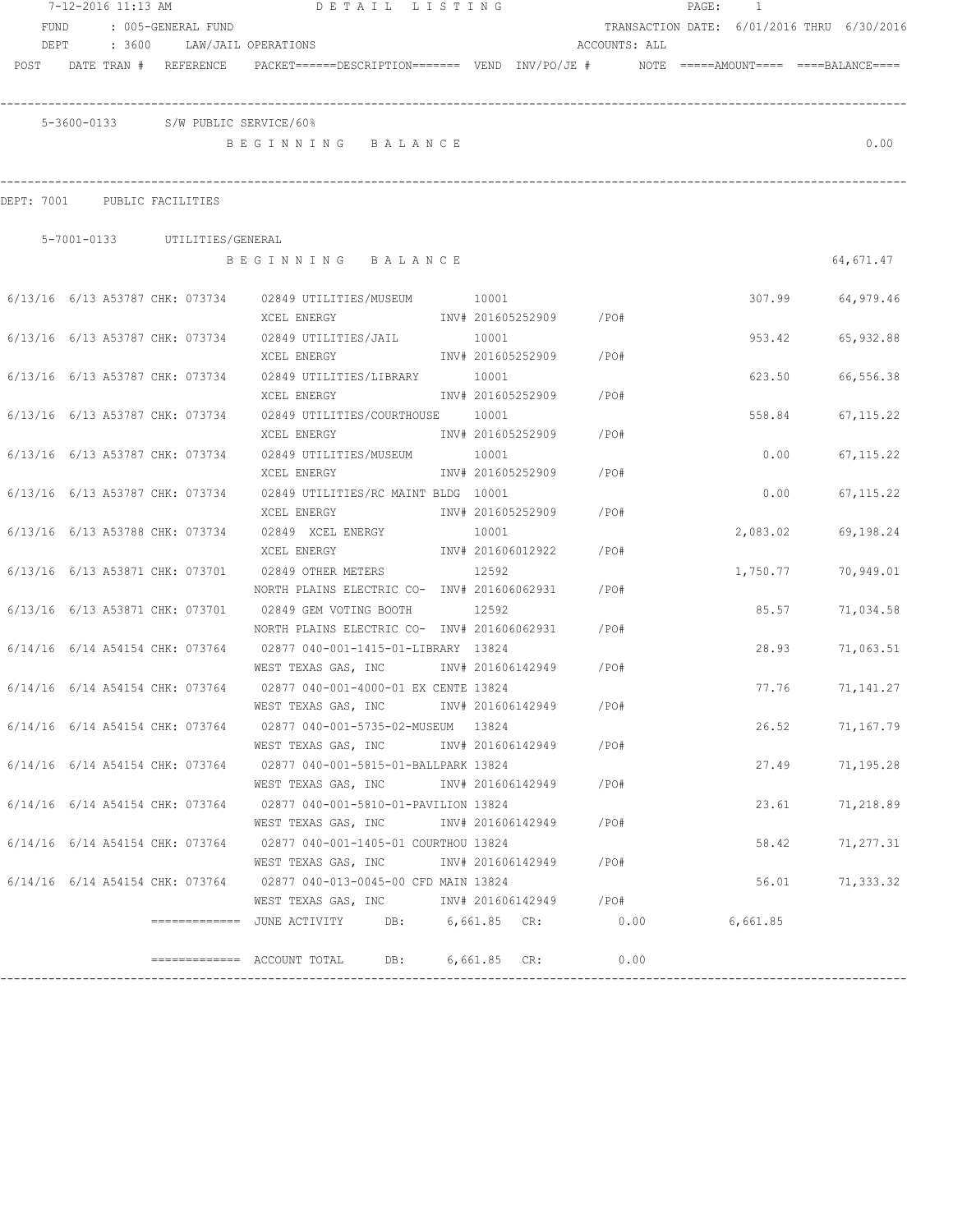| 7-12-2016 11:13 AM                                             | DETAIL LISTING                                                                            |                        | PAGE:                                      | 2      |          |
|----------------------------------------------------------------|-------------------------------------------------------------------------------------------|------------------------|--------------------------------------------|--------|----------|
| FUND<br>: 005-GENERAL FUND                                     |                                                                                           |                        | TRANSACTION DATE: 6/01/2016 THRU 6/30/2016 |        |          |
| DEPT : 7016 CEMETERY                                           |                                                                                           |                        | ACCOUNTS: ALL                              |        |          |
| POST DATE TRAN # REFERENCE                                     | PACKET======DESCRIPTION======= VEND INV/PO/JE #     NOTE =====AMOUNT====  ====BALANCE==== |                        |                                            |        |          |
|                                                                |                                                                                           |                        |                                            |        |          |
| DEPT: 7016<br>CEMETERY                                         |                                                                                           |                        |                                            |        |          |
|                                                                |                                                                                           |                        |                                            |        |          |
| 5-7016-0133 UTILITIES                                          |                                                                                           |                        |                                            |        |          |
|                                                                | BEGINNING BALANCE                                                                         |                        |                                            |        | 90.84    |
|                                                                |                                                                                           |                        |                                            |        |          |
| 6/13/16 6/13 A53787 CHK: 073734 02849 UTILITIES/CEMETERY 10001 |                                                                                           |                        |                                            | 12.70  | 103.54   |
|                                                                |                                                                                           |                        |                                            |        |          |
|                                                                | ============= JUNE ACTIVITY DB:                                                           | 12.70 CR:              | 0.00                                       | 12.70  |          |
|                                                                |                                                                                           |                        |                                            |        |          |
|                                                                | $\texttt{-----}$ ============ ACCOUNT TOTAL DB: $\texttt{12.70}$ CR:                      |                        | 0.00                                       |        |          |
|                                                                |                                                                                           |                        |                                            |        |          |
|                                                                | 000 ERRORS IN THIS REPORT! *-*-*-*-*-*-*-*-*-*-*-*-*-*-                                   |                        |                                            |        |          |
|                                                                |                                                                                           |                        |                                            |        |          |
|                                                                | ** REPORT TOTALS ** --- DEBITS --- -- CREDITS ---                                         |                        |                                            |        |          |
|                                                                | BEGINNING BALANCES:                                                                       | 64,762.31              | 0.00                                       |        |          |
|                                                                | REPORTED ACTIVITY:                                                                        | 6,674.55               | 0.00                                       |        |          |
|                                                                | ENDING BALANCES:                                                                          | 71,436.86              | 0.00                                       |        |          |
|                                                                | TOTAL FUND ENDING BALANCE:                                                                | 71,436.86              |                                            |        |          |
|                                                                |                                                                                           |                        |                                            |        |          |
| FUND: 010-AIRPORT                                              |                                                                                           |                        |                                            |        |          |
|                                                                |                                                                                           |                        |                                            |        |          |
| DEPT: 7010<br>AIRPORT                                          |                                                                                           |                        |                                            |        |          |
|                                                                |                                                                                           |                        |                                            |        |          |
| 5-7010-0133 UTILITIES                                          |                                                                                           |                        |                                            |        |          |
|                                                                | BEGINNING BALANCE                                                                         |                        |                                            |        | 5,133.50 |
|                                                                |                                                                                           |                        |                                            |        |          |
| 6/13/16 6/13 A54001 CHK: 001036 02850 AT&T                     |                                                                                           | 10220                  |                                            | 213.28 | 5,346.78 |
|                                                                | AT&T                                                                                      | INV# 201606062927 /PO# |                                            |        |          |
| 6/13/16 6/13 A54005 CHK: 001042 02850 UTILITIES                |                                                                                           | 12592                  |                                            | 308.02 | 5,654.80 |
|                                                                | NORTH PLAINS ELECTRIC CO- INV# 201606062930 / PO#                                         |                        |                                            |        |          |
|                                                                | $\overline{\phantom{z}}$ ============= JUNE ACTIVITY DB: 521.30 CR:                       |                        | 0.00                                       | 521.30 |          |
|                                                                |                                                                                           |                        |                                            |        |          |
|                                                                | ============= ACCOUNT TOTAL DB: 521.30 CR:                                                |                        | 0.00                                       |        |          |
|                                                                |                                                                                           |                        |                                            |        |          |
| *-*-*-*-*-*-*-*-*-*-*-*-*-*-                                   | 000 ERRORS IN THIS REPORT! *-*-*-*-*-*-*-*-*-*-*-*-*-*-                                   |                        |                                            |        |          |
|                                                                |                                                                                           |                        |                                            |        |          |
|                                                                | ** REPORT TOTALS ** --- DEBITS --- -- -- CREDITS ---                                      |                        |                                            |        |          |
|                                                                | BEGINNING BALANCES:                                                                       | 5,133.50               | 0.00                                       |        |          |
|                                                                | REPORTED ACTIVITY:                                                                        | 521.30                 | 0.00                                       |        |          |
|                                                                | ENDING BALANCES:                                                                          | 5,654.80               | 0.00                                       |        |          |
|                                                                | TOTAL FUND ENDING BALANCE:                                                                | 5,654.80               |                                            |        |          |
|                                                                |                                                                                           |                        |                                            |        |          |
| FUND: 011-ROAD & BRIDGE PCT 1                                  |                                                                                           |                        |                                            |        |          |
|                                                                |                                                                                           |                        |                                            |        |          |

DEPT: 4011 ROAD & BRIDGE 1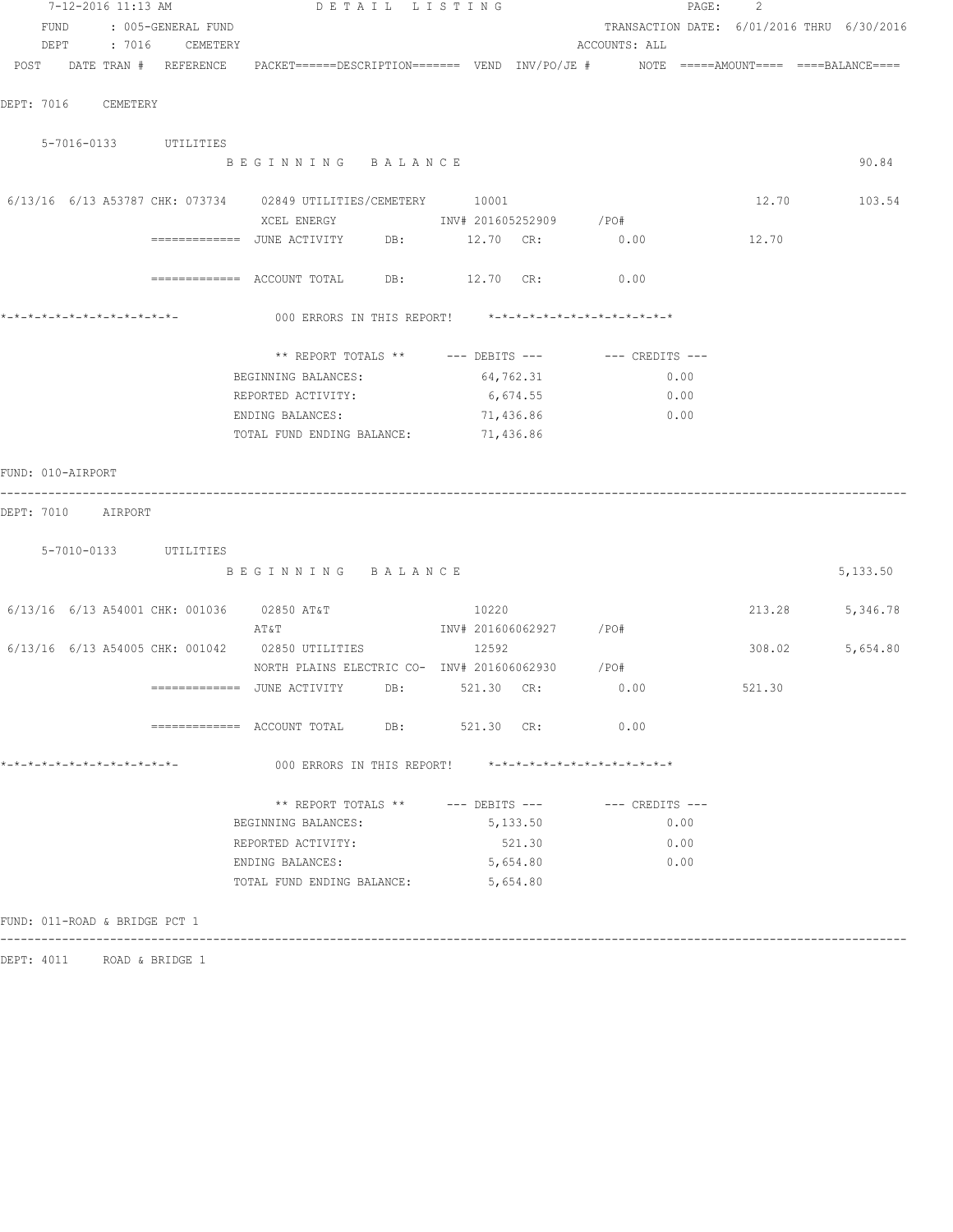|                                                                                                                 | 7-12-2016 11:13 AM DETAIL LISTING                                                                 |                                                         |                                            | PAGE: 3         |          |
|-----------------------------------------------------------------------------------------------------------------|---------------------------------------------------------------------------------------------------|---------------------------------------------------------|--------------------------------------------|-----------------|----------|
| FUND<br>: 011-ROAD & BRIDGE PCT 1                                                                               |                                                                                                   |                                                         | TRANSACTION DATE: 6/01/2016 THRU 6/30/2016 |                 |          |
| DEPT : 4011 ROAD & BRIDGE 1                                                                                     |                                                                                                   |                                                         | ACCOUNTS: ALL                              |                 |          |
| POST DATE TRAN # REFERENCE PACKET======DESCRIPTION======= VEND INV/PO/JE # NOTE =====AMOUNT==== ====BALANCE==== |                                                                                                   |                                                         |                                            |                 |          |
|                                                                                                                 |                                                                                                   |                                                         |                                            |                 |          |
| 5-4011-0133 UTILITIES/PCT 1                                                                                     |                                                                                                   |                                                         |                                            |                 |          |
|                                                                                                                 | BEGINNING BALANCE                                                                                 |                                                         |                                            |                 | 1,727.51 |
| 6/13/16 6/13 A53871 CHK: 073701 02849 PCT 1                                                                     |                                                                                                   | 12592                                                   |                                            | 126.58 1,854.09 |          |
|                                                                                                                 | NORTH PLAINS ELECTRIC CO- INV# 201606062931 / PO#                                                 |                                                         |                                            |                 |          |
| 6/14/16 6/14 A54154 CHK: 073764 02877 040-001-3995-01-PCT 1 BA 13824                                            |                                                                                                   |                                                         |                                            | 56.50           | 1,910.59 |
|                                                                                                                 | WEST TEXAS GAS, INC MOV# 201606142949 / PO#                                                       |                                                         |                                            |                 |          |
|                                                                                                                 | =============    JUNE  ACTIVITY           DB:               183.08     CR:                   0.00 |                                                         |                                            | 183.08          |          |
|                                                                                                                 | ============ ACCOUNT TOTAL DB: 183.08 CR: 0.00                                                    |                                                         |                                            |                 |          |
|                                                                                                                 |                                                                                                   |                                                         |                                            |                 |          |
| *-*-*-*-*-*-*-*-*-*-*-*-*-                                                                                      | 000 ERRORS IN THIS REPORT! *-*-*-*-*-*-*-*-*-*-*-*-*-*-                                           |                                                         |                                            |                 |          |
|                                                                                                                 |                                                                                                   |                                                         |                                            |                 |          |
|                                                                                                                 | BEGINNING BALANCES:                                                                               | ** REPORT TOTALS ** --- DEBITS --- -- CREDITS ---       |                                            |                 |          |
|                                                                                                                 | REPORTED ACTIVITY:                                                                                | 1,727.51<br>183.08                                      | 0.00<br>0.00                               |                 |          |
|                                                                                                                 | ENDING BALANCES:                                                                                  | 1,910.59                                                | 0.00                                       |                 |          |
|                                                                                                                 | TOTAL FUND ENDING BALANCE:                                                                        | 1,910.59                                                |                                            |                 |          |
|                                                                                                                 |                                                                                                   |                                                         |                                            |                 |          |
| FUND: 012-ROAD & BRIDGE PCT 2                                                                                   |                                                                                                   |                                                         |                                            |                 |          |
| DEPT: 4012 ROAD & BRIDGE 2                                                                                      |                                                                                                   |                                                         |                                            |                 |          |
|                                                                                                                 |                                                                                                   |                                                         |                                            |                 |          |
| 5-4012-0133 UTILITIES/PCT 2                                                                                     |                                                                                                   |                                                         |                                            |                 |          |
|                                                                                                                 | BEGINNING BALANCE                                                                                 |                                                         |                                            |                 | 1,069.80 |
| 6/13/16 6/13 A53871 CHK: 073701 02849 PCT 2                                                                     |                                                                                                   | 12592                                                   |                                            | 83.40 1,153.20  |          |
|                                                                                                                 | NORTH PLAINS ELECTRIC CO- INV# 201606062931 / PO#                                                 |                                                         |                                            |                 |          |
|                                                                                                                 |                                                                                                   |                                                         |                                            | 83.40           |          |
|                                                                                                                 |                                                                                                   |                                                         |                                            |                 |          |
|                                                                                                                 | ============= ACCOUNT TOTAL DB: 83.40 CR:                                                         |                                                         | 0.00                                       |                 |          |
|                                                                                                                 |                                                                                                   |                                                         |                                            |                 |          |
|                                                                                                                 |                                                                                                   | 000 ERRORS IN THIS REPORT! *-*-*-*-*-*-*-*-*-*-*-*-*-*- |                                            |                 |          |
|                                                                                                                 |                                                                                                   | ** REPORT TOTALS ** --- DEBITS --- -- -- CREDITS ---    |                                            |                 |          |
|                                                                                                                 | BEGINNING BALANCES:                                                                               | 1,069.80                                                | 0.00                                       |                 |          |
|                                                                                                                 | REPORTED ACTIVITY:                                                                                | 83.40                                                   | 0.00                                       |                 |          |
|                                                                                                                 | ENDING BALANCES:                                                                                  | 1,153.20                                                | 0.00                                       |                 |          |
|                                                                                                                 | TOTAL FUND ENDING BALANCE:                                                                        | 1,153.20                                                |                                            |                 |          |
| FUND: 013-ROAD & BRIDGE PCT 3                                                                                   |                                                                                                   |                                                         |                                            |                 |          |
|                                                                                                                 |                                                                                                   |                                                         |                                            |                 |          |
| DEPT: 4013 ROAD & BRIDGE 3                                                                                      |                                                                                                   |                                                         |                                            |                 |          |

5-4013-0133 UTILITIES/PCT 3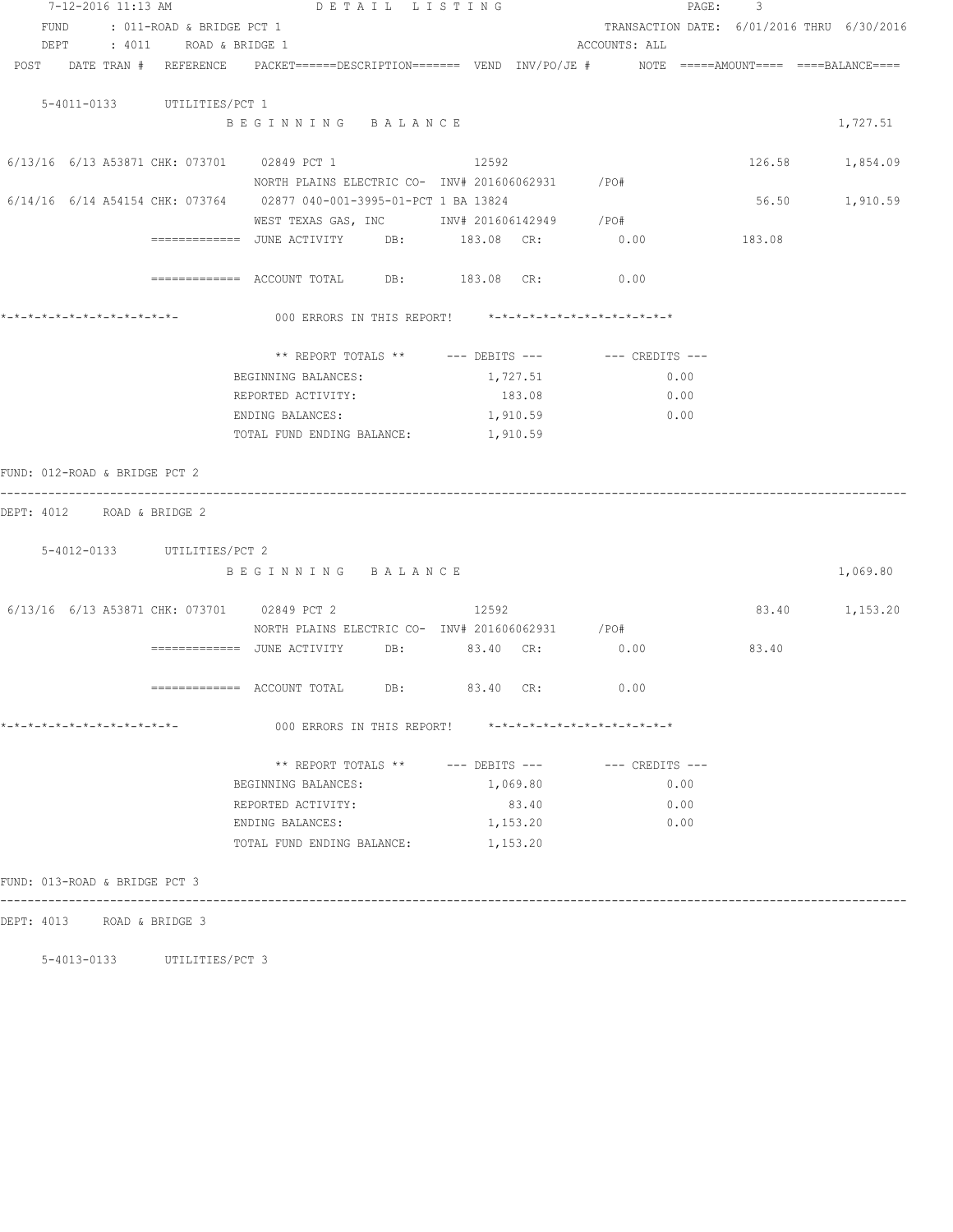| 7-12-2016 11:13 AM             | DETAIL LISTING                                                                                                 |          | PAGE :                                     | $\overline{4}$ |                 |
|--------------------------------|----------------------------------------------------------------------------------------------------------------|----------|--------------------------------------------|----------------|-----------------|
| FUND : 013-ROAD & BRIDGE PCT 3 |                                                                                                                |          | TRANSACTION DATE: 6/01/2016 THRU 6/30/2016 |                |                 |
| DEPT : 4013 ROAD & BRIDGE 3    | POST DATE TRAN # REFERENCE PACKET======DESCRIPTION======= VEND INV/PO/JE # NOTE =====AMOUNT==== ===BALANCE==== |          | ACCOUNTS: ALL                              |                |                 |
|                                |                                                                                                                |          |                                            |                |                 |
|                                | BEGINNING BALANCE                                                                                              |          |                                            |                | 1,753.99        |
|                                | 6/13/16 6/13 A53871 CHK: 073701 02849 PCT 3 12592                                                              |          |                                            |                | 110.39 1,864.38 |
|                                | NORTH PLAINS ELECTRIC CO- INV# 201606062931 / PO#                                                              |          |                                            |                |                 |
|                                | ============= JUNE ACTIVITY DB: 110.39 CR: 0.00 110.39                                                         |          |                                            |                |                 |
|                                | ============ ACCOUNT TOTAL DB: 110.39 CR: 0.00                                                                 |          |                                            |                |                 |
|                                | 000 ERRORS IN THIS REPORT! *-*-*-*-*-*-*-*-*-*-*-*-*-*-                                                        |          |                                            |                |                 |
|                                | ** REPORT TOTALS ** --- DEBITS --- -- -- CREDITS ---                                                           |          |                                            |                |                 |
|                                | BEGINNING BALANCES:                                                                                            | 1,753.99 | 0.00                                       |                |                 |
|                                | REPORTED ACTIVITY:                                                                                             | 110.39   | 0.00                                       |                |                 |
|                                | ENDING BALANCES:                                                                                               | 1,864.38 | 0.00                                       |                |                 |
|                                | TOTAL FUND ENDING BALANCE: 1,864.38                                                                            |          |                                            |                |                 |
| FUND: 014-ROAD & BRIDGE PCT 4  |                                                                                                                |          |                                            |                |                 |
| DEPT: 4014 ROAD & BRIDGE 4     |                                                                                                                |          |                                            |                |                 |
|                                |                                                                                                                |          |                                            |                |                 |
| 5-4014-0133 UTILITIES/PCT 4    |                                                                                                                |          |                                            |                |                 |
|                                | BEGINNING BALANCE                                                                                              |          |                                            |                | 2,571.93        |
|                                | 6/13/16 6/13 A53871 CHK: 073701 02849 PCT 4 12592                                                              |          |                                            |                | 285.05 2,856.98 |
|                                | NORTH PLAINS ELECTRIC CO- INV# 201606062931 / PO#                                                              |          |                                            |                |                 |
|                                |                                                                                                                |          |                                            | 285.05         |                 |
|                                |                                                                                                                |          |                                            |                |                 |
|                                | ============= ACCOUNT TOTAL DB: 285.05 CR: 0.00                                                                |          |                                            |                |                 |
|                                |                                                                                                                |          |                                            |                |                 |
|                                | ** REPORT TOTALS ** --- DEBITS --- -- -- CREDITS ---                                                           |          |                                            |                |                 |
|                                | BEGINNING BALANCES:                                                                                            | 2,571.93 | 0.00                                       |                |                 |
|                                | REPORTED ACTIVITY:                                                                                             | 285.05   | 0.00                                       |                |                 |
|                                | ENDING BALANCES:                                                                                               | 2,856.98 | 0.00                                       |                |                 |
|                                | TOTAL FUND ENDING BALANCE:                                                                                     | 2,856.98 |                                            |                |                 |
| FUND: 016-CEMETERY             |                                                                                                                |          |                                            |                |                 |
| DEPT: 7016 CEMETERY            |                                                                                                                |          |                                            |                |                 |
|                                |                                                                                                                |          |                                            |                |                 |
| 5-7016-0133 UTILITIES          |                                                                                                                |          |                                            |                |                 |
|                                | BEGINNING BALANCE                                                                                              |          |                                            |                | 0.00            |